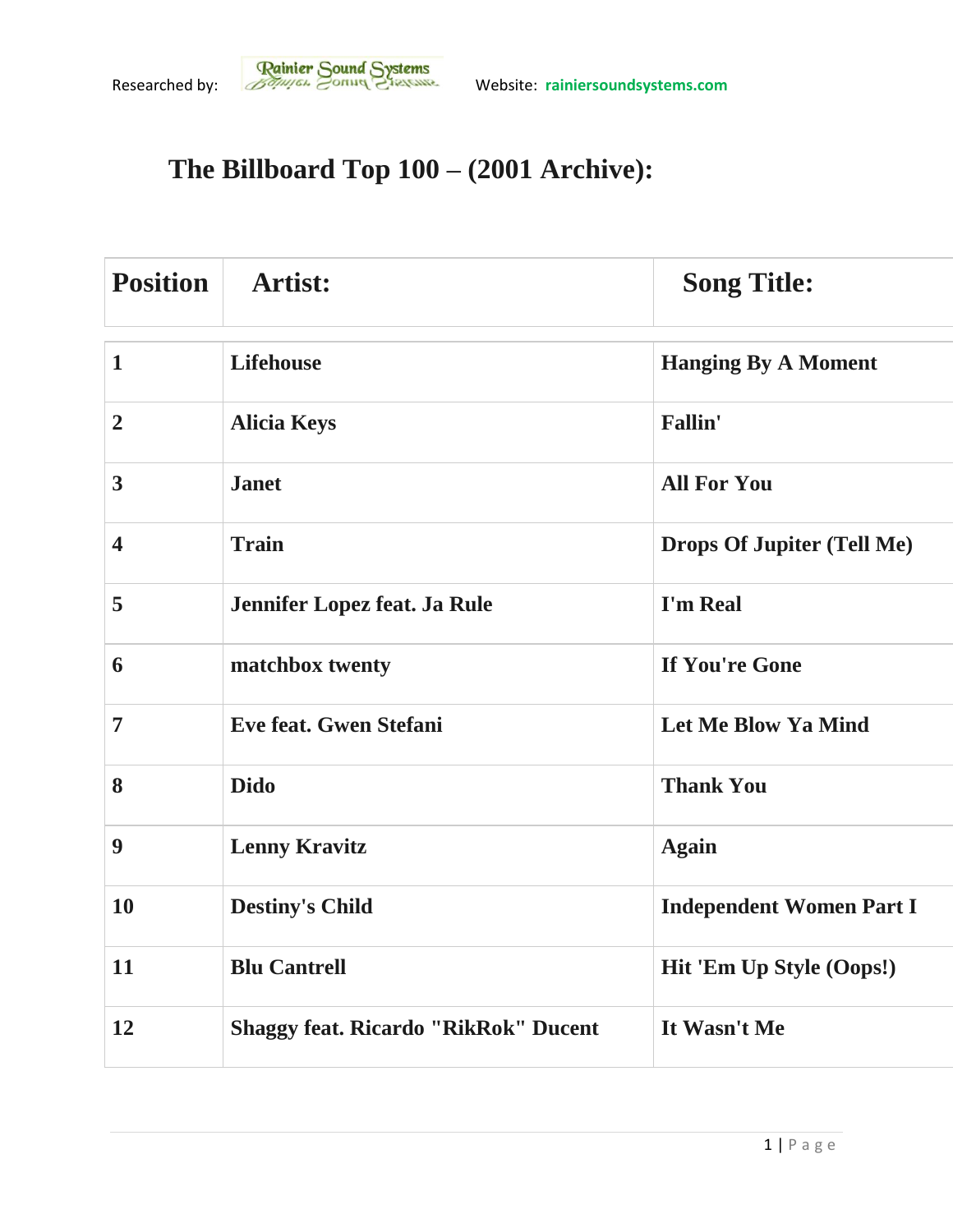

| <b>Position</b> | Artist:                                    | <b>Song Title:</b>             |
|-----------------|--------------------------------------------|--------------------------------|
| 13              | Joe feat. Mystikal                         | <b>Stutter</b>                 |
| 14              | <b>Staind</b>                              | It's Been Awhile               |
| 15              | <b>Usher</b>                               | <b>U</b> Remind Me             |
| 16              | <b>Jagged Edge With Nelly</b>              | <b>Where The Party At</b>      |
| 17              | <b>Shaggy feat. Rayvon</b>                 | <b>Angel</b>                   |
| 18              | <b>Nelly feat. City Spud</b>               | <b>Ride Wit Me</b>             |
| 19              | <b>Uncle Kracker</b>                       | <b>Follow Me</b>               |
| 20              | 112                                        | <b>Peaches and Cream</b>       |
| 21              | <b>Incubus</b>                             | <b>Drive</b>                   |
| 22              | <b>City High</b>                           | <b>What Would You Do?</b>      |
| 23              | <b>Destiny's Child</b>                     | <b>Survivor</b>                |
| 24              | Christina Aguilera, Lil' Kim, Mya and Pink | <b>Lady Marmalade</b>          |
| 25              | <b>Outkast</b>                             | Ms. Jackson                    |
| 26              | <b>Jennifer Lopez</b>                      | <b>Love Don't Cost A Thing</b> |
| 27              | <b>Faith Hill</b>                          | The Way You Love Me            |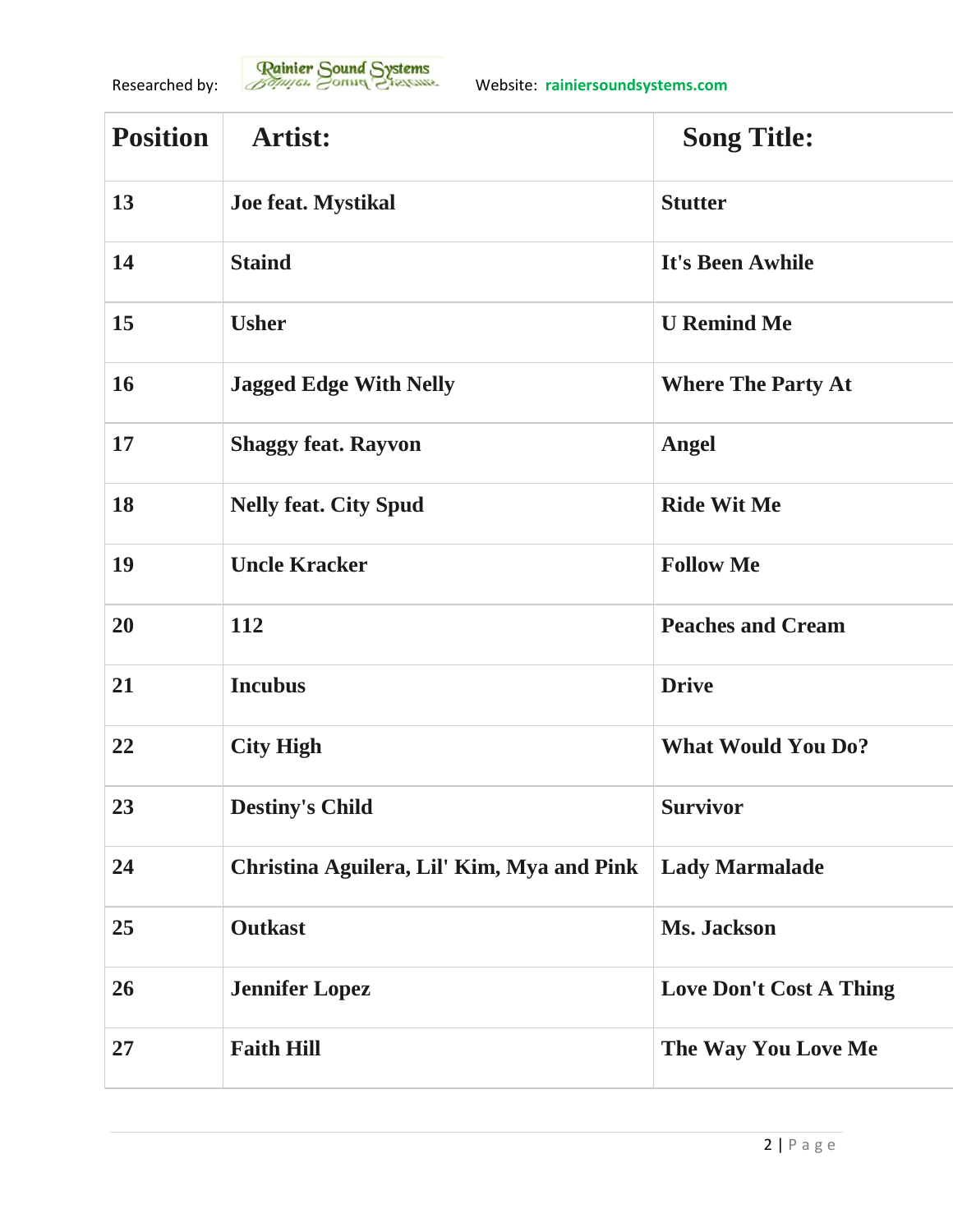

| <b>Position</b> | Artist:                                      | <b>Song Title:</b>                         |
|-----------------|----------------------------------------------|--------------------------------------------|
| 28              | <b>Dream</b>                                 | <b>He Loves U Not</b>                      |
| 29              | <b>Crazy Town</b>                            | <b>Butterfly</b>                           |
| 30              | Ja Rule feat. Lil' Mo and Vita               | <b>Put It On Me</b>                        |
| 31              | Mary J. Blige                                | <b>Family Affair</b>                       |
| 32              | <b>Lee Ann Womack and Sons Of The Desert</b> | <b>I Hope You Dance</b>                    |
| 33              | <b>Moby feat. Gwen Stefani</b>               | <b>South Side</b>                          |
| 34              | <b>Madonna</b>                               | Don't Tell Me                              |
| 35              | <b>Missy "Misdemeanor" Elliott</b>           | <b>Get Ur Freak On</b>                     |
| 36              | <b>K-Ci</b> and JoJo                         | <b>Crazy</b>                               |
| 37              | <b>Craig David</b>                           | <b>Fill Me In</b>                          |
| 38              | <b>Janet</b>                                 | <b>Someone To Call My Lover</b>            |
| 39              | <b>Creed</b>                                 | <b>With Arms Wide Open</b>                 |
| 40              | <b>Mya</b>                                   | <b>Case Of The Ex (Whatcha Gon)</b><br>Do) |
| 41              | O-Town                                       | <b>All Or Nothing</b>                      |
| 42              | <b>Destiny's Child</b>                       | <b>Bootylicious</b>                        |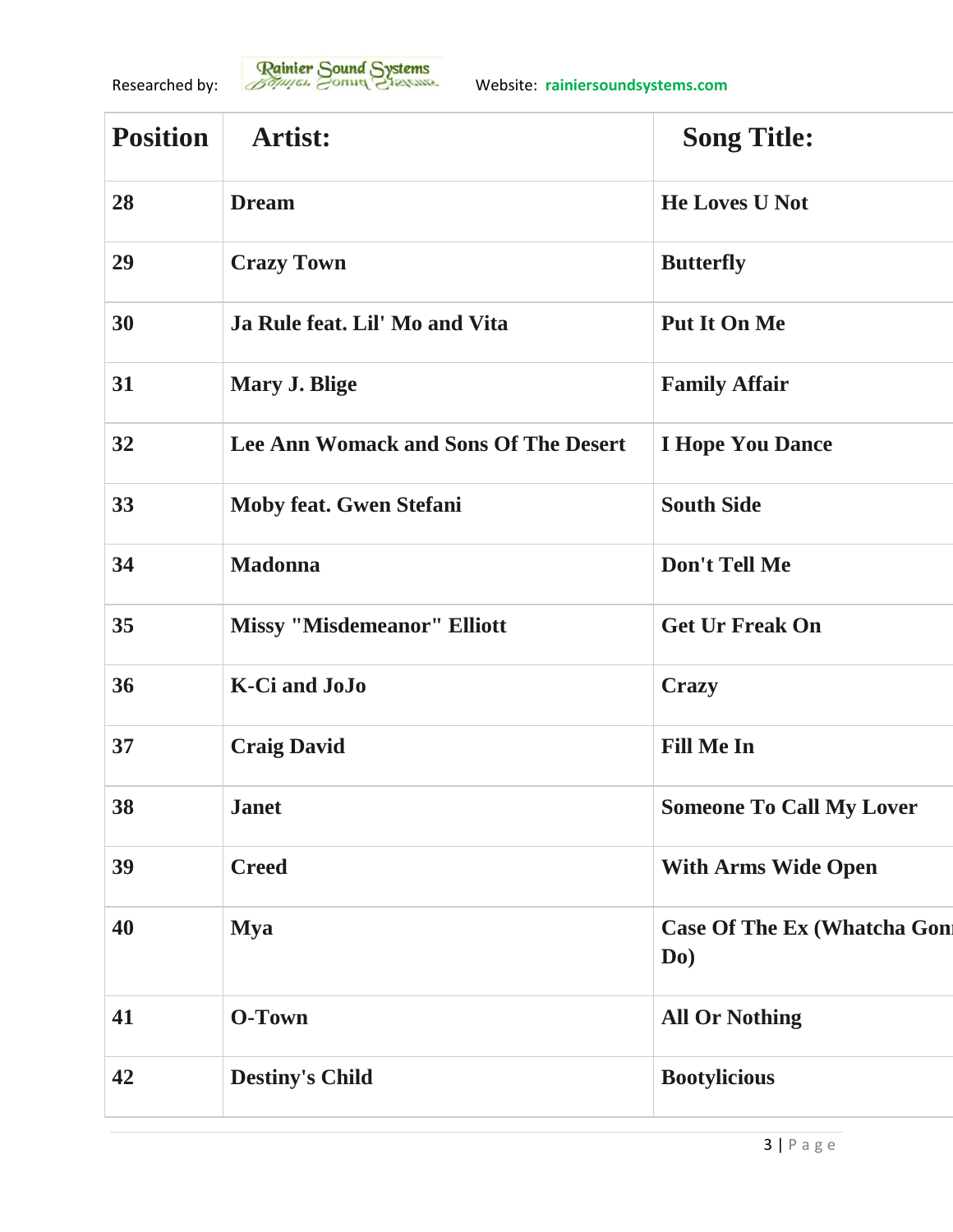

| <b>Position</b> | Artist:                                    | <b>Song Title:</b>                    |
|-----------------|--------------------------------------------|---------------------------------------|
| 43              | <b>Nelly Furtado</b>                       | I'm Like A Bird                       |
| 44              | <b>3 Doors Down</b>                        | <b>Kryptonite</b>                     |
| 45              | R. Kelly feat. Jay-Z                       | <b>Fiesta</b>                         |
| 46              | <b>Sugar Ray</b>                           | <b>When It's Over</b>                 |
| 47              | <b>Aerosmith</b>                           | <b>Jaded</b>                          |
| 48              | <b>Jagged Edge</b>                         | <b>Promise</b>                        |
| 49              | Case                                       | <b>Missing You</b>                    |
| 50              | <b>Ginuwine</b>                            | <b>Differences</b>                    |
| 51              | 'N Sync                                    | <b>This I Promise You</b>             |
| 52              | $\bf Jay-Z$                                | Izzo $(H.O.V.A.)$                     |
| 53              | Lil' Mo feat. Fabolous                     | <b>Superwoman Pt. II</b>              |
| 54              | <b>Evan And Jaron</b>                      | <b>Crazy For This Girl</b>            |
| 55              | <b>Ricky Martin and Christina Aguilera</b> | <b>Nobody Wants To Be Lonely</b>      |
| 56              | $\bf Jay-Z$                                | I Just Wanna Love U (Give It 2<br>Me) |
| 57              | <b>Missy "Misdemeanor" Elliott</b>         | <b>One Minute Man</b>                 |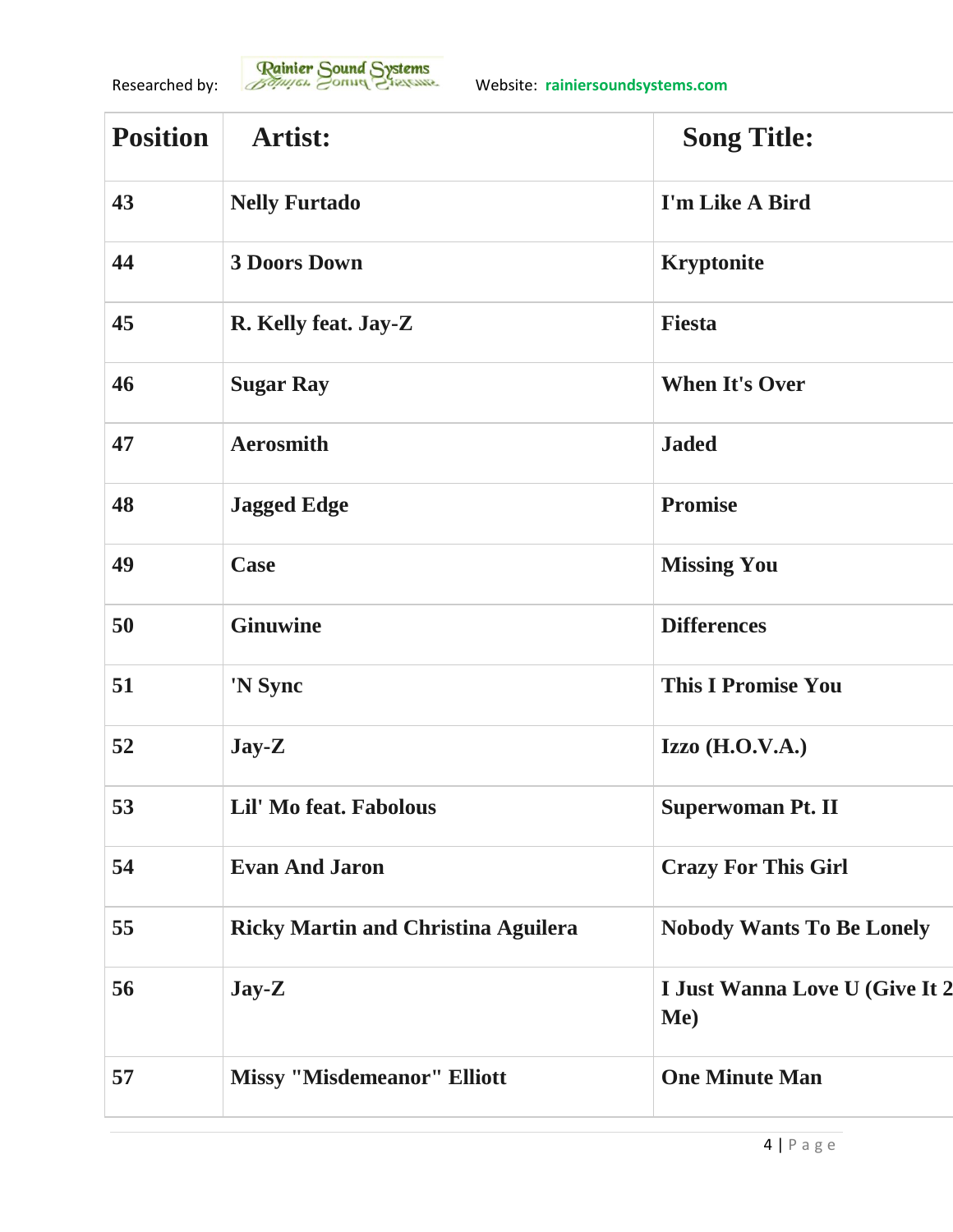

| <b>Position</b> | Artist:                     | <b>Song Title:</b>                |
|-----------------|-----------------------------|-----------------------------------|
| 58              | <b>Mystikal feat. Nivea</b> | Danger (Been So Long)             |
| 59              | <b>Enya</b>                 | <b>Only Time</b>                  |
| 60              | <b>Toya</b>                 | <b>I</b> Do!!                     |
| 61              | S Club 7                    | <b>Never Had A Dream Come Tru</b> |
| 62              | Tamia                       | <b>Stranger In My House</b>       |
| 63              | <b>Jessica Simpson</b>      | <b>Irresistible</b>               |
| 64              | <b>Sunshine Anderson</b>    | <b>Heard It All Before</b>        |
| 65              | <b>Dave Matthews Band</b>   | <b>The Space Between</b>          |
| 66              | <b>Faith Hill</b>           | <b>There You'll Be</b>            |
| 67              | <b>Musiq Soulchild</b>      | Love                              |
| 68              | <b>112</b>                  | It's Over Now                     |
| 69              | 3LW                         | No More (Baby I'ma Do Right)      |
| 70              | <b>Nelly Furtado</b>        | <b>Turn Off The Light</b>         |
| 71              | <b>Brooks and Dunn</b>      | <b>Ain't Nothing `Bout You</b>    |
| 72              | <b>Jennifer Lopez</b>       | <b>Play</b>                       |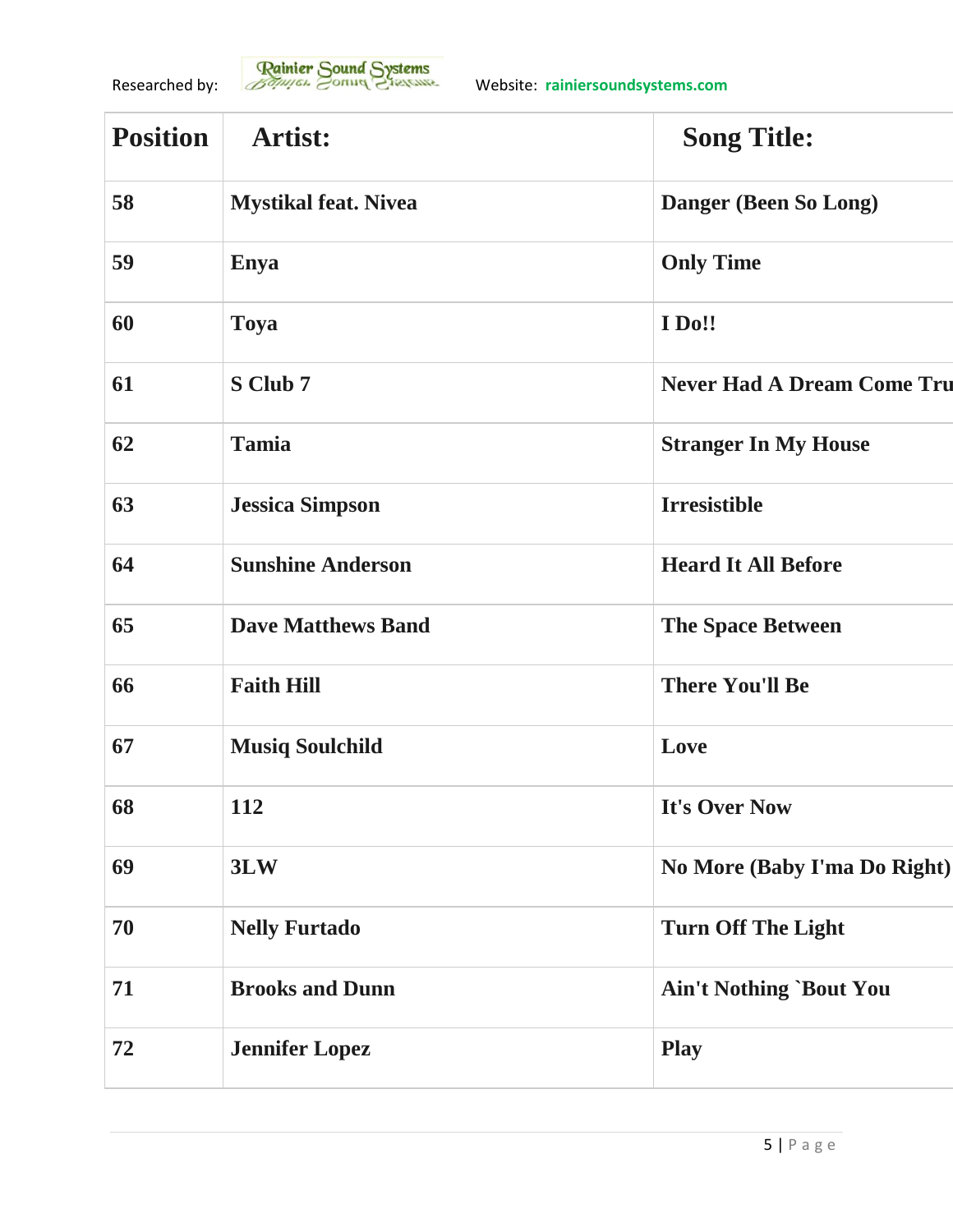

| <b>Position</b> | <b>Artist:</b>                                            | <b>Song Title:</b>          |
|-----------------|-----------------------------------------------------------|-----------------------------|
| 73              | Lonestar                                                  | I'm Already There           |
| 74              | <b>Lil' Romeo</b>                                         | <b>My Baby</b>              |
| 75              | U <sub>2</sub>                                            | <b>Beautiful Day</b>        |
| 76              | <b>Blake Shelton</b>                                      | <b>Austin</b>               |
| 77              | <b>Ludacris</b>                                           | <b>Southern Hospitality</b> |
| 78              | <b>Tim McGraw</b>                                         | <b>Grown Men Don't Cry</b>  |
| 79              | <b>Ja Rule feat. Case</b>                                 | Livin' It Up                |
| 80              | <b>Mariah Carey feat. Cameo</b>                           | Loverboy                    |
| 81              | Isley Brothers feat. Ronald Isley AKA Mr.<br><b>Biggs</b> | <b>Contagious</b>           |
| 82              | <b>Jessica Andrews</b>                                    | <b>Who I Am</b>             |
| 83              | <b>Erick Sermon feat. Marvin Gaye</b>                     | <b>Music</b>                |
| 84              | <b>Willa Ford</b>                                         | <b>I Wanna Be Bad</b>       |
| 85              | <b>Kenny Chesney</b>                                      | <b>Don't Happen Twice</b>   |
| 86              | <b>Diamond Rio</b>                                        | <b>One More Day</b>         |
| 87              | R. Kelly                                                  | I Wish                      |